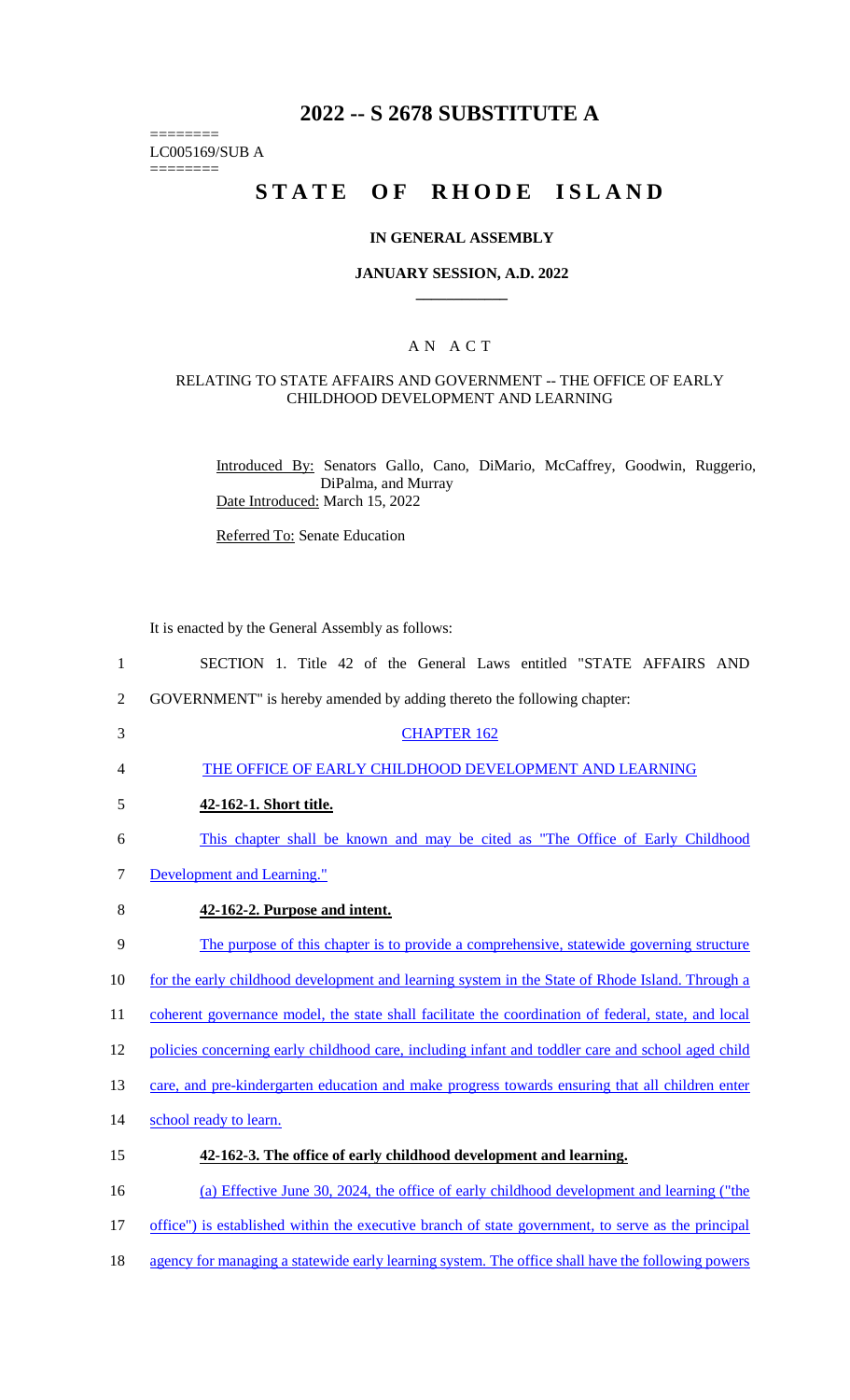- 1 and duties in accordance with the following schedule:
- 2 (1) On or about June 30, 2024, to assume functions related to early childcare set forth in 3 chapter 12 of title 42, to be transferred from the department of human services, including the 4 administration of the child care assistance program and child care licensing; 5 (2) On or about June 30, 2024, to assume functions related to pre-kindergarten set forth in 6 chapter 87 of title 16, to be transferred from the department of education; 7 (3) On or before December 1, 2024, to provide the senate and house of representatives a 8 comprehensive study of the existing early childhood education infrastructure, a review of roles, 9 functions, and programs of the office of early childhood development and learning, and a workforce 10 training plan in collaboration with the department of labor and training and the department of 11 education; and 12 (4) To be responsible for the development, sustainability and continuous improvement of 13 a mixed-delivery system of high-quality, accessible and affordable infant and toddler care, as well 14 as free, high-quality, accessible pre-kindergarten for children ages three (3) and four (4). 15 (b) The department of administration may furnish the office with suitable offices and 16 telephone service in the state house, state office building, or some other convenient location, for 17 the transaction of its business. 18 (c) The Rhode Island head start collaboration office shall be transferred to the office of 19 early childhood development and learning. 20 **42-162-4. Director of early childhood development and learning -- Appointment.**  21 The office shall be under the direction of the director of early childhood development and 22 learning, whose appointment shall be made by the governor, with the advice and consent of the 23 senate. The position of director is hereby created in the unclassified service. The director shall be 24 responsible for implementing the policies and directives of the office. The director shall have the 25 authority to designate any employee as his or her agent to exercise all or part of the authority, 26 powers and duties of the director in his or her absence. The director shall have the authority to hire 27 qualified and effective staff to manage statewide programs and implement accountability systems. 28 **42-162-5. The office of early childhood development and learning -- Additional**  29 **powers and duties.**  30 (a) The office shall be responsible for: 31 (1) Administering funds received by the State of Rhode Island pursuant to the federal Child 32 Care and Development Block Grant Act of 2014, the child care and development fund, and other 33 federal child care funds and grants received by the State of Rhode Island and shall have authority 34 over child care subsidy policy that meets or exceeds federal requirements;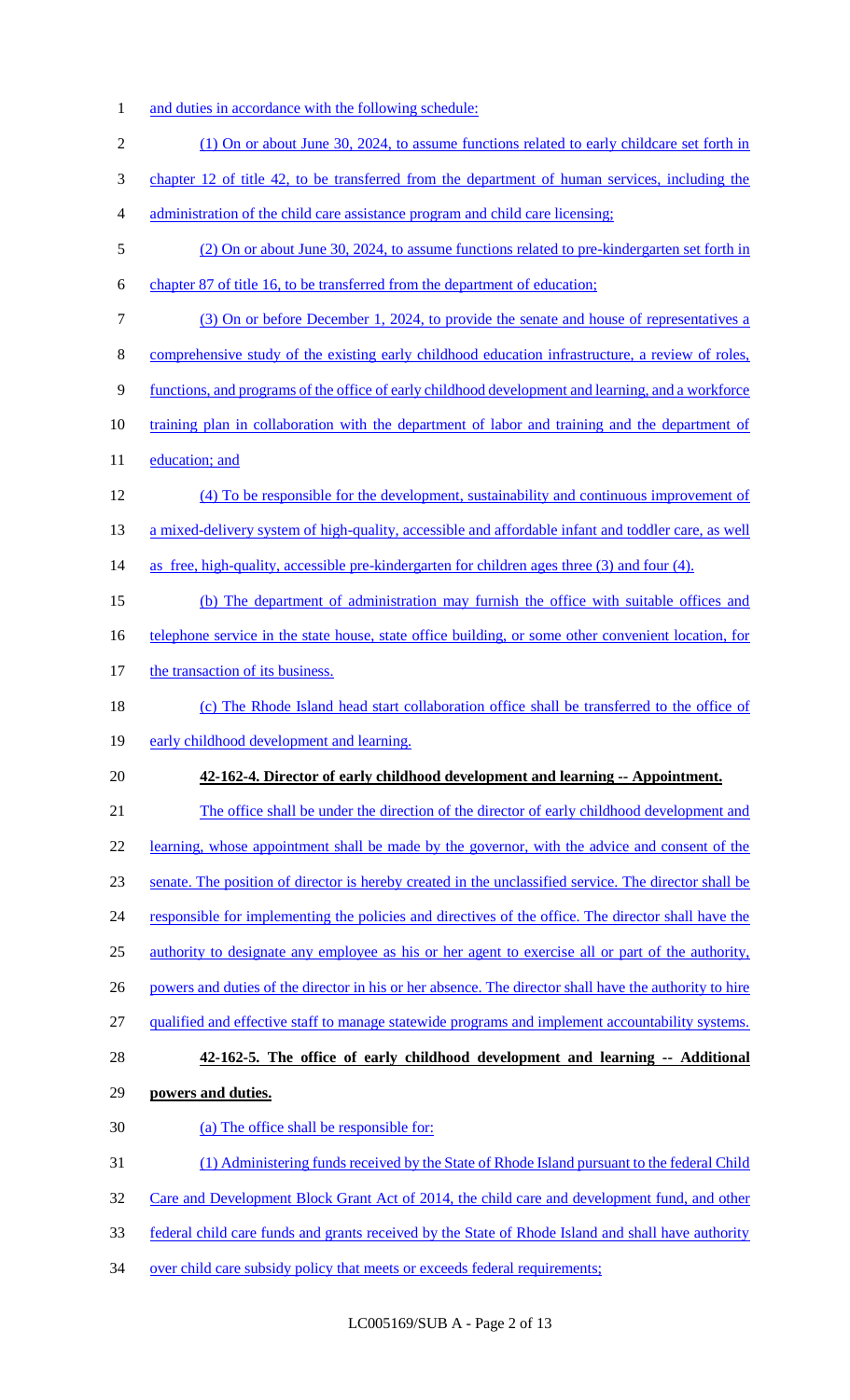| $\mathbf{1}$   | (2) The delivery of services to young children and their families to ensure optimal health,         |
|----------------|-----------------------------------------------------------------------------------------------------|
| $\mathfrak{2}$ | safety and learning for each young child;                                                           |
| 3              | (3) Developing and implementing the early childhood information system, in accordance               |
| 4              | with the provisions of this section;                                                                |
| 5              | (4) Developing and reporting on the early childhood accountability plan, in accordance              |
| 6              | with the provisions of this section;                                                                |
| 7              | (5) Implementing a communications strategy for outreach to families, service providers              |
| 8              | and policymakers;                                                                                   |
| 9              | (6) Not later than July 1, 2025, in collaboration with the department of education, beginning       |
| 10             | a state-wide longitudinal evaluation of the school readiness program examining the educational      |
| 11             | progress of children from pre-kindergarten programs to grade four (4);                              |
| 12             | (7) Developing, coordinating and supporting public and private partnerships to aid early            |
| 13             | childhood initiatives;                                                                              |
| 14             | (8) Developing or identifying and implementing a statewide developmentally appropriate              |
| 15             | kindergarten assessment tool that measures a child's level of preparedness for kindergarten;        |
| 16             | provided, the assessment shall not be used as a measure of program accountability or used to        |
| 17             | demonstrate a child's kindergarten readiness. Such statewide assessment tool may be incorporated    |
| 18             | into the early childhood information system;                                                        |
| 19             | (9) Creating a unified set of reporting requirements for the purpose of collecting the data         |
| 20             | elements necessary to perform quality assessments and longitudinal analysis;                        |
| 21             | (10) Continually monitoring and evaluating all early childhood care and pre-kindergarten            |
| 22             | education and child development programs and services, focusing on program outcomes in              |
| 23             | satisfying the health, safety, developmental and educational needs of all children, while retaining |
| 24             | distinct separation between quality improvement services and child care licensing services;         |
| 25             | (11) Providing information and technical assistance to persons seeking early childhood              |
| 26             | care, pre-kindergarten education and child development programs and services;                       |
| 27             | (12) Assisting the state and municipalities in obtaining available federal funding for early        |
| 28             | childhood care, pre-kindergarten education and child development programs and services;             |
| 29             | (13) Providing technical assistance to providers of early childhood care and pre-                   |
| 30             | kindergarten education programs, workforce training, and services to obtain licensing and improve   |
| 31             | program quality;                                                                                    |
| 32             | (14) Managing a quality rating and improvement system covering home-based, center-                  |
| 33             | based, and school-based early child care and pre-kindergarten education;                            |
| 34             | (15) Maintaining an accreditation facilitation initiative to assist early childhood care and        |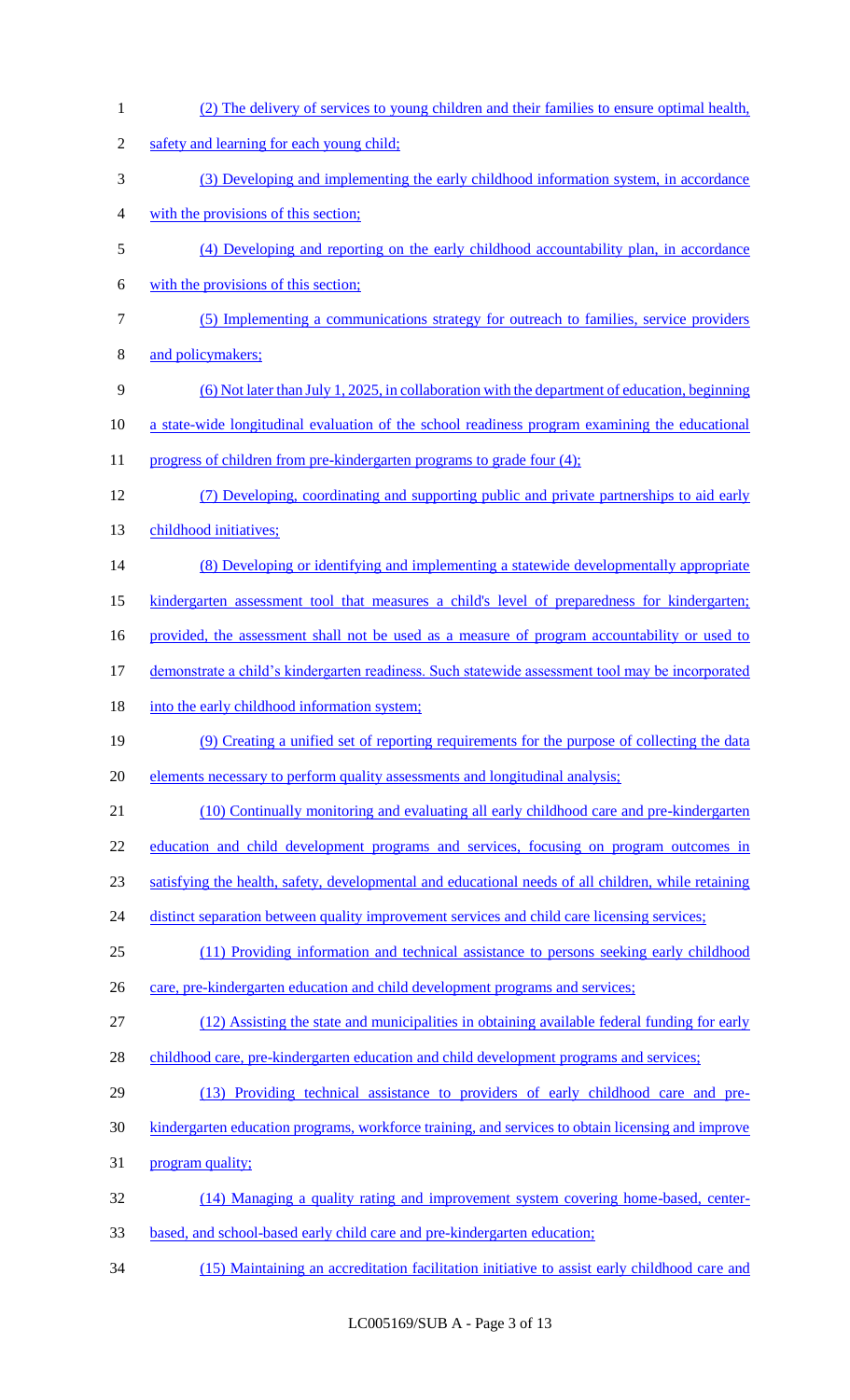pre-kindergarten education and service providers in achieving national standards and program improvement; (16) Consulting on behalf of the early childhood development and learning council with other external stakeholders in the early learning landscape, including the Rhode Island early learning council, the head start advisory committee, and the legislative commission on child care in Rhode Island; (17) Ensuring a coordinated and comprehensive statewide system of professional development for providers and staff of early childhood care, pre-kindergarten education and child development programs and services; (18) Providing families with opportunities for choice in services for quality childhood care, 11 including community-based, family-centered services; (19) Integrating early childhood care and pre-kindergarten education; (20) Promoting universal access to early childhood care and pre-kindergarten education; 14 (21) Ensuring nonduplication of monitoring and evaluation; (22) Performing any other activities that will assist in the provision of early child care and 16 pre- kindergarten education; (23) Adopting research-based early learning and development quality standards to be used 18 by early child care and pre-kindergarten education providers; (24) Managing the performance-based evaluation system to evaluate licensed child care centers; (25) Managing early child care and pre-kindergarten program licensing that meets or exceeds federal requirements and national licensing benchmarks; (26) Ensuring licensing standards and program quality standards are maintained through 24 inspection and a data collection and reporting system; and (27) Coordinating with the early intervention programs administered by the executive 26 office of health and human services and the preschool special education program administered by 27 the department of education for the purpose of ensuring children with developmental delays or 28 disabilities have access to child care and early learning programs. 29 (b) The office of early childhood development and learning may enter into agreements with and accept donations from nonprofit and philanthropic organizations to accomplish the purposes of this section. **42-162-6. Early childhood information system.**  (a) The office of early childhood development and learning, under the direction of the director pursuant to § 42-162-4, shall develop and implement an early childhood information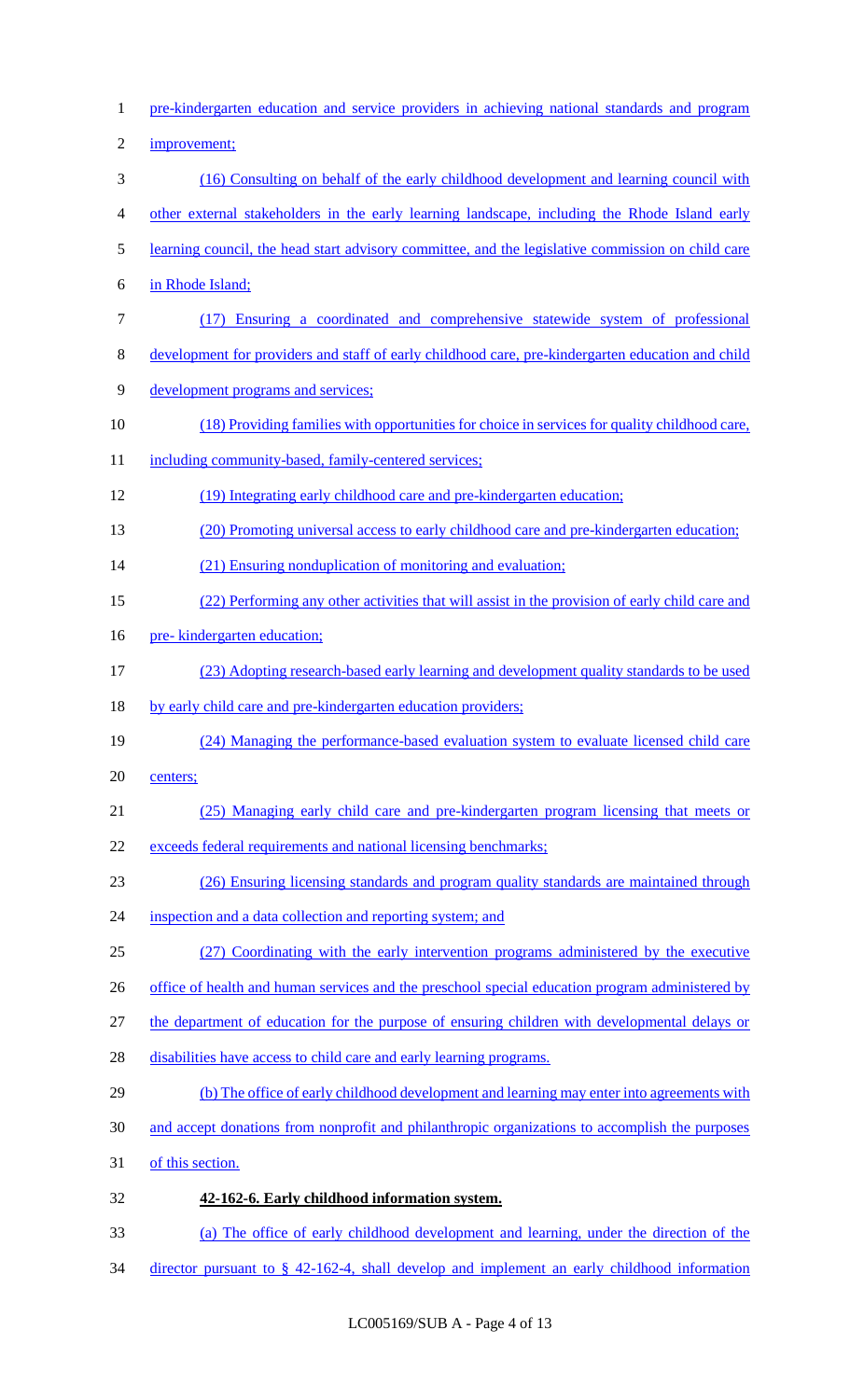| 1              | system. Such early childhood information system shall facilitate and encourage the sharing of data     |
|----------------|--------------------------------------------------------------------------------------------------------|
| $\overline{2}$ | between and among early childhood service and pre-kindergarten providers by tracking:                  |
| 3              | (1) The health, safety and school readiness of all young children receiving early care and             |
| 4              | pre-kindergarten education services from any local or regional board of education, school readiness    |
| 5              | program, or any program receiving public funding;                                                      |
| 6              | (2) The characteristics of the existing and potential workforce serving such children;                 |
| $\tau$         | (3) The location of the early care and pre-kindergarten education providers; and                       |
| 8              | (4) The characteristics of such programs serving such children, as required by the office.             |
| 9              | (b) Any local education agency, licensed child care provider, or licensed pre-kindergarten             |
| 10             | provider shall ensure that all enrolled children and all employed staff are entered into the early     |
| 11             | childhood information system.                                                                          |
| 12             | (c) The office and any local education agency, licensed child care provider, or licensed pre-          |
| 13             | kindergarten provider must comply with the following data security measures:                           |
| 14             | (1) Limit the collection of personal data to what is adequate, relevant, and reasonably                |
| 15             | necessary in relation to the purposes for which such data is processed;                                |
| 16             | (2) Establish, implement and maintain reasonable administrative, technical and physical                |
| 17             | data security practices to protect the confidentiality, integrity, and accessibility of personal data; |
| 18             | (3) Limit and delineate who shall have access to the information within the organization;              |
| 19             | and                                                                                                    |
| 20             | (4) Ensure parents and staff are able to review and correct any data in the system in order            |
| 21             | to ensure its accuracy.                                                                                |
| 22             | (d) The office shall use the data collected from the early childhood information system for            |
| 23             | the purposes of policymaking, identifying trends, progress, and potential challenges. Only             |
| 24             | aggregate and de-identified data may be publicly shared.                                               |
| 25             | 42-162-7. The early childhood accountability plan.                                                     |
| 26             | (a) The office of early childhood development and learning shall develop, in consultation              |
| 27             | with the early childhood development and learning council, an early childhood accountability plan.     |
| 28             | Such plan shall:                                                                                       |
| 29             | (1) Identify and define appropriate population indicators and program and system                       |
| 30             | performance measures of the health, safety and readiness of children to enter kindergarten, and        |
| 31             | early school success of children, and shall identify any new or improved data required for such        |
| 32             | purposes; and                                                                                          |
| 33             | (2) Include aggregate information on the characteristics of children and programs tracked              |
| 34             | by the early childhood information system, including, but not limited to, family income, whether       |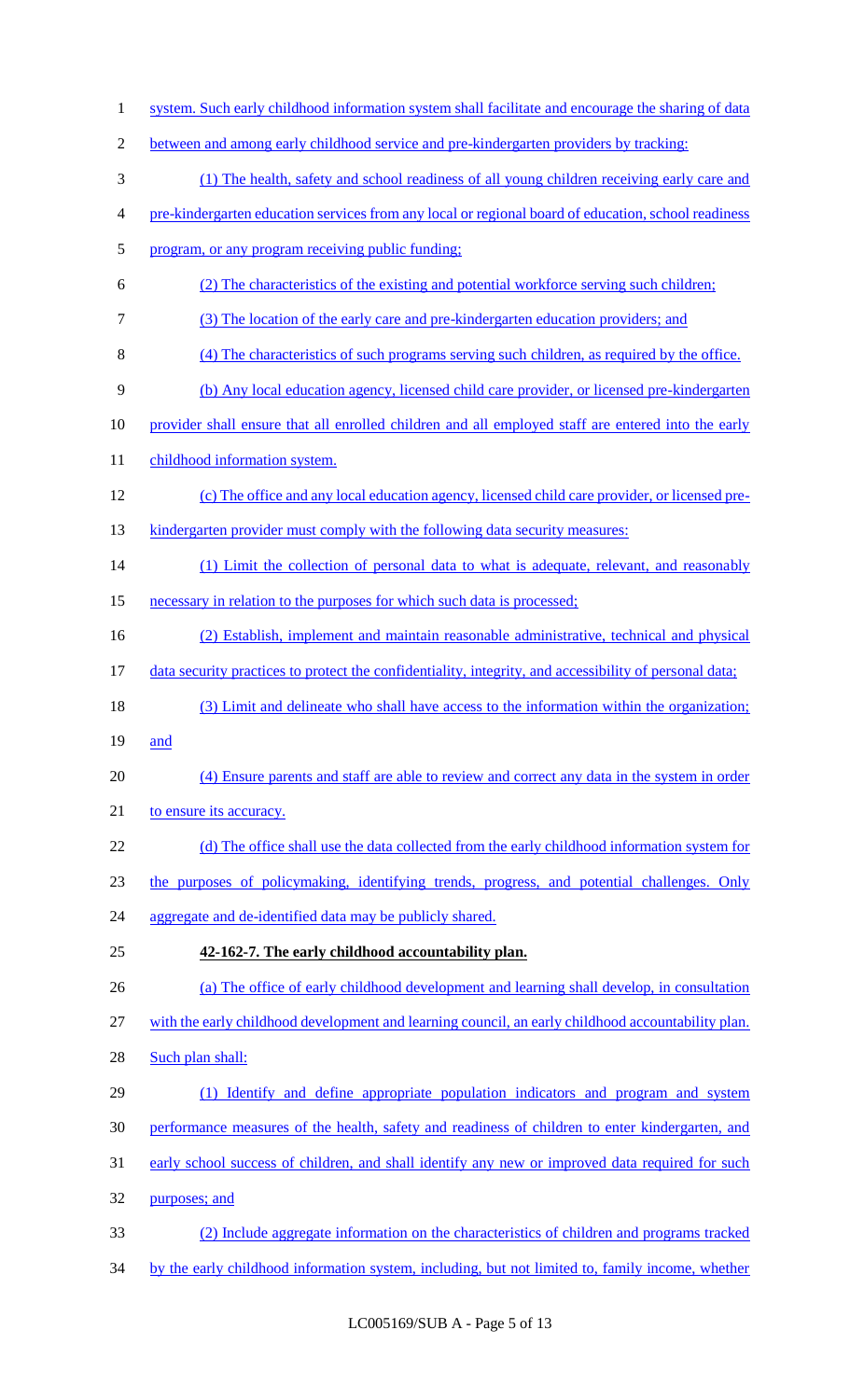| $\mathbf{1}$   | the families of such children receive public assistance through temporary assistance for needy            |
|----------------|-----------------------------------------------------------------------------------------------------------|
| $\overline{2}$ | families or a similar program, and the communities in which such children reside using a                  |
| 3              | performance measurement accountability framework.                                                         |
| $\overline{4}$ | (b) Not later than March 1, 2025, and annually thereafter, the office shall develop report                |
| 5              | cards containing the indicators and performance measures identified in the early childhood                |
| 6              | accountability plan and provide yearly updates to the council.                                            |
| $\tau$         | (c) Not later than March 1, 2025 the office of early childhood development and learning                   |
| 8              | shall:                                                                                                    |
| 9              | (1) Submit the early childhood accountability plan to the council; and                                    |
| 10             | (2) Annually report on the results of such plan and report cards to the speaker of the house              |
| 11             | and the senate president.                                                                                 |
| 12             | 42-162-8. The early childhood development and learning council -- Appointments.                           |
| 13             | (a) There is established the early childhood development and learning council. The council                |
| 14             | is established to advise and coordinate with the office of early childhood development and learning       |
| 15             | to help achieve a unified and aligned system of early learning education and services.                    |
| 16             | (b) When appointing council members under this section, the governor, the senate                          |
| 17             | president, and the speaker of the house of representatives shall ensure that the council members          |
| 18             | represent the racial, ethnic and linguistic diversity of children in this state who are five (5) years of |
| 19             | age or younger.                                                                                           |
| 20             | (c) The council shall be appointed by the governor with the advice and consent of the senate              |
| 21             | and be composed of thirteen (13) members consisting of:                                                   |
| 22             | (1) The executive director of Rhode Island Kids Count, or designee, who shall serve as                    |
| 23             | chairperson of the council;                                                                               |
| 24             | (2) The director of the office of early childhood development and learning;                               |
| 25             | (3) The commissioner of the department of education, or designee;                                         |
| 26             | (4) The director of the department of human services, or designee;                                        |
| 27             | (5) The commissioner of postsecondary education, or designee;                                             |
| 28             | (6) One representative from the department of education who is responsible for programs                   |
| 29             | required under the Individuals with Disabilities Education Act, 20 U.S.C. 1400 et seq., appointed         |
| 30             | by the commissioner of education;                                                                         |
| 31             | (7) A representative from head start or early head start programs;                                        |
| 32             | (8) An early child care provider of a state funded child care center;                                     |
| 33             | (9) A community-based child care provider;                                                                |
|                |                                                                                                           |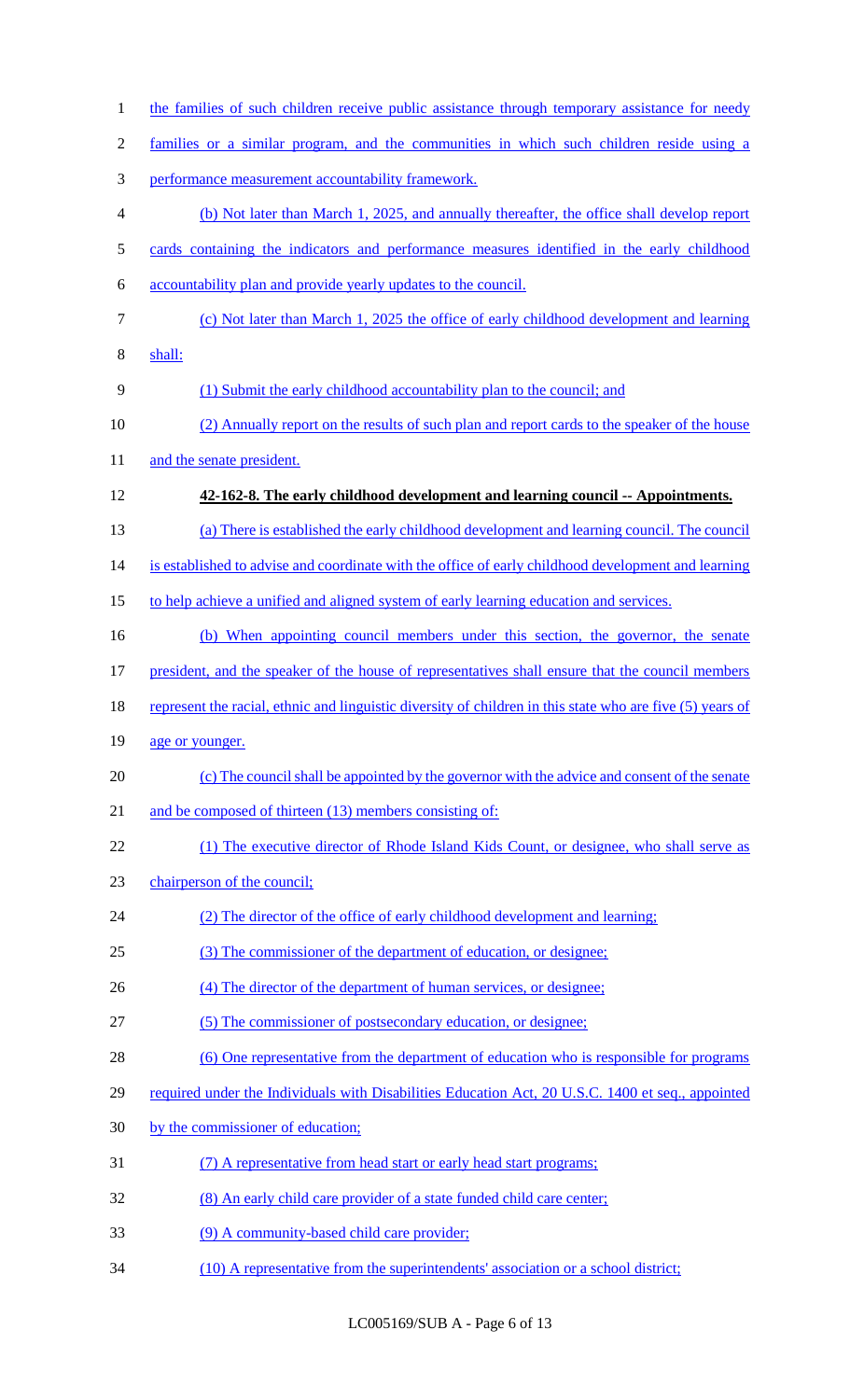| $\mathbf{1}$     | (11) Two (2) parents or guardians of children in early child care or pre-kindergarten, at                   |
|------------------|-------------------------------------------------------------------------------------------------------------|
| $\overline{2}$   | least one of whom shall be the parent or guardian of a child that receives or received early                |
| 3                | intervention and/or preschool special education services in early child care or pre-kindergarten; and       |
| 4                | (12) A representative of organized labor.                                                                   |
| 5                | (d) The council shall meet at least quarterly. Members shall not be compensated for their                   |
| 6                | services. Any member who fails to attend three (3) consecutive meetings or who fails to attend fifty        |
| $\boldsymbol{7}$ | percent (50%) of all meetings held during any calendar year shall be deemed to have resigned from           |
| $8\,$            | the council.                                                                                                |
| 9                | (e) A simple majority of the members of the authority shall constitute a quorum. No                         |
| 10               | <u>vacancy in the membership of the authority shall impair the right of a quorum to exercise all the</u>    |
| 11               | rights and perform all of the duties of the authority.                                                      |
| 12               | 42-162-9. The early childhood development and learning council – Powers and duties.                         |
| 13               | The early childhood development and learning council shall:                                                 |
| 14               | (1) Advise the office of early childhood development and learning;                                          |
| 15               | (2) Recommend measures for the efficient and effective consolidation of administrative                      |
| 16               | <u>functions relating to the statewide early learning system, to the extent practicable, including, but</u> |
| 17               | not limited to, training and technical assistance, planning and budgeting;                                  |
| 18               | (3) Advise on the office's adoption of written policies that establish training and technical               |
| 19               | assistance programs to ensure that personnel have skills in appropriate areas, including, but not           |
| 20               | limited to, cultural and gender differences and other areas, as needed;                                     |
| 21               | (4) Develop a plan for the implementation of a common data system for early childhood                       |
| 22               | programs;                                                                                                   |
| 23               | (5) Assist with the coordination of existing and new early childhood programs to provide                    |
| 24               | a range of community-based supports;                                                                        |
| 25               | (6) Review and verify that all plans for early childhood services are coordinated and                       |
| 26               | consistent with federal and state law, including, but not limited to, plans for Rhode Island pre-           |
| 27               | kindergarten programs, federal head start programs, early childhood special education services,             |
| 28               | early intervention services and public health services;                                                     |
| 29               | (7) Identify how the statewide early learning system for children who are zero through five                 |
| 30               | (5) years of age will link with systems of support for older children and their families; and               |
| 31               | (8) Review and approve the early childhood accountability plan.                                             |
| 32               | 42-162-10. Open government requirements.                                                                    |
| 33               | <u>The council shall be subject to the provisions of chapter 46 of title 42 ("open meetings")</u>           |
| 34               | and chapter 2 of title 38 ("access to public records"). Any rules and regulations, or any amendments        |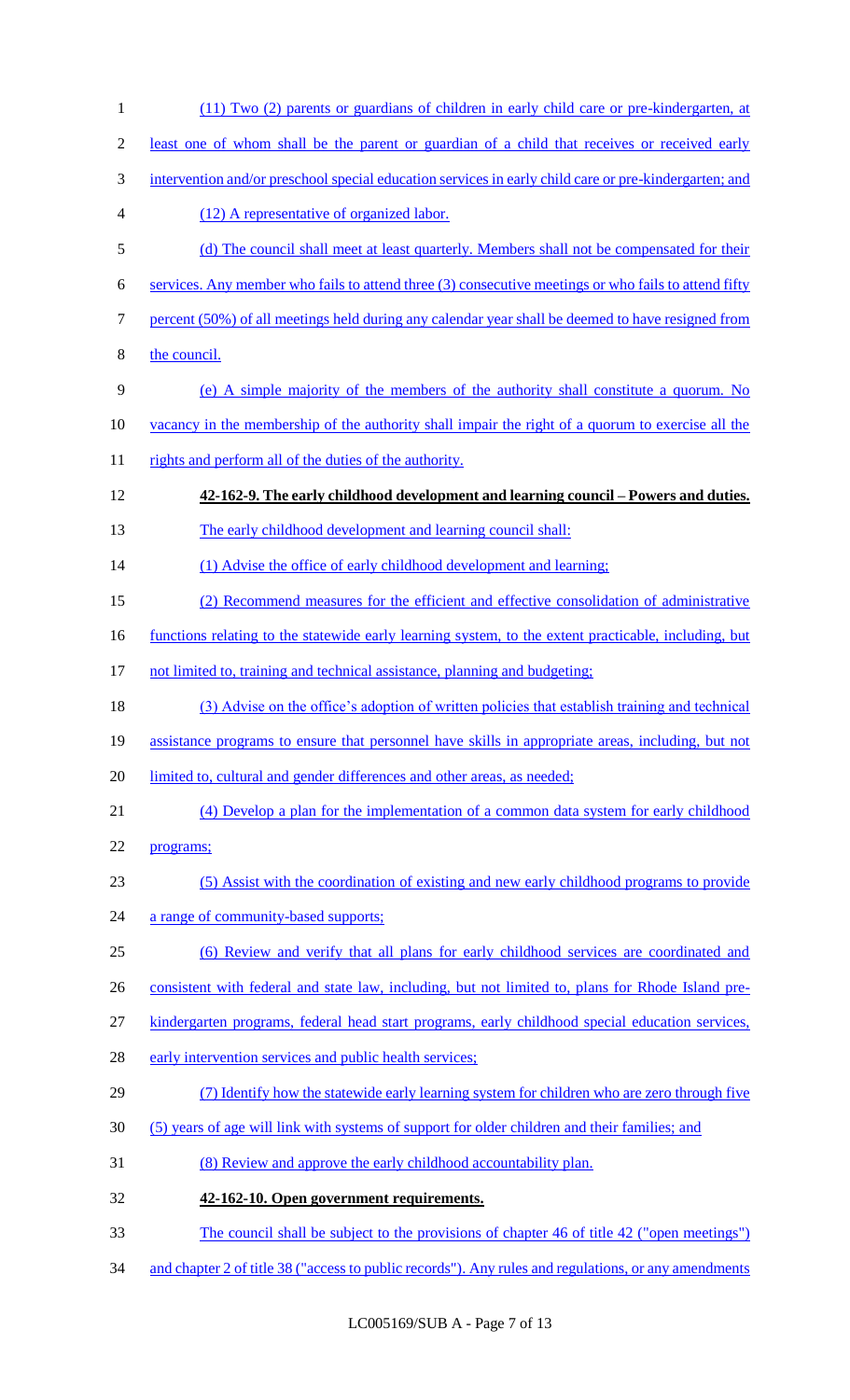| $\mathbf{1}$   | to rules and regulations, to carry out the requirements of this chapter shall be adopted in accordance    |
|----------------|-----------------------------------------------------------------------------------------------------------|
| $\overline{2}$ | with the provisions of chapter 35 of title 42 ("administrative procedures") where applicable.             |
| 3              | 42-162-11. Office of early childhood development and learning transition.                                 |
| 4              | (a) Transition working group. There shall be created a transition working group consisting                |
| 5              | <u>of:</u>                                                                                                |
| 6              | (1) The director of the department of human services, or designee;                                        |
| 7              | (2) The commissioner of the department of education, or designee;                                         |
| 8              | (3) The commissioner of postsecondary education, or designee;                                             |
| 9              | (4) The director of the department of health, or designee;                                                |
| 10             | (5) The director of the department of administration, or designee;                                        |
| 11             | (6) Staff and chair of the children's cabinet, who shall be responsible for convening the                 |
| 12             | transition working group; and                                                                             |
| 13             | The co-chairs of the RI early learning council. In lieu of serving on the transition                      |
| 14             | working group, each of the co-chairs of the early learning council may appoint a designee from the        |
| 15             | early learning council's membership group.                                                                |
| 16             | (b) The transition working group shall convene a minimum of four (4) subgroups to work                    |
| 17             | with the transition working group in developing recommendations for a transition plan. The                |
| 18             | required four (4) subgroups shall focus on:                                                               |
| 19             | (1) Special education and early intervention service delivery for RI early child care and                 |
| 20             | pre-kindergarten;                                                                                         |
| 21             | (2) The implementation of universal pre-kindergarten;                                                     |
| 22             | (3) Innovative data, technology, evaluation, and accountability; and                                      |
| 23             | (4) Governance, operations and funding.                                                                   |
| 24             | (c) The members of the transition working group shall select the subgroup members and                     |
| 25             | members must have appropriate and relevant experience, knowledge, and expertise.                          |
| 26             | (d) Transition plan. On or before December 1, 2023, the transition working group, working                 |
| 27             | as needed with consulting facilitators and/or project managers, and with the advice of the transition     |
| 28             | advisory group, as defined in this section, must submit the transition plan to the RI early learning      |
| 29             | council for approval. The transition plan shall include, but need not be limited to:                      |
| 30             | (1) The coordination and administration of early childhood programs and services for the                  |
| 31             | <u>office of early childhood development and learning created in this title, effective June 30, 2024;</u> |
| 32             | (2) The governance and structure of the office of childhood development and learning;                     |
| 33             | (3) Mission and vision statements and guiding values and principles;                                      |
| 34             | (4) Fiscal structure for the office of childhood development and learning and the services                |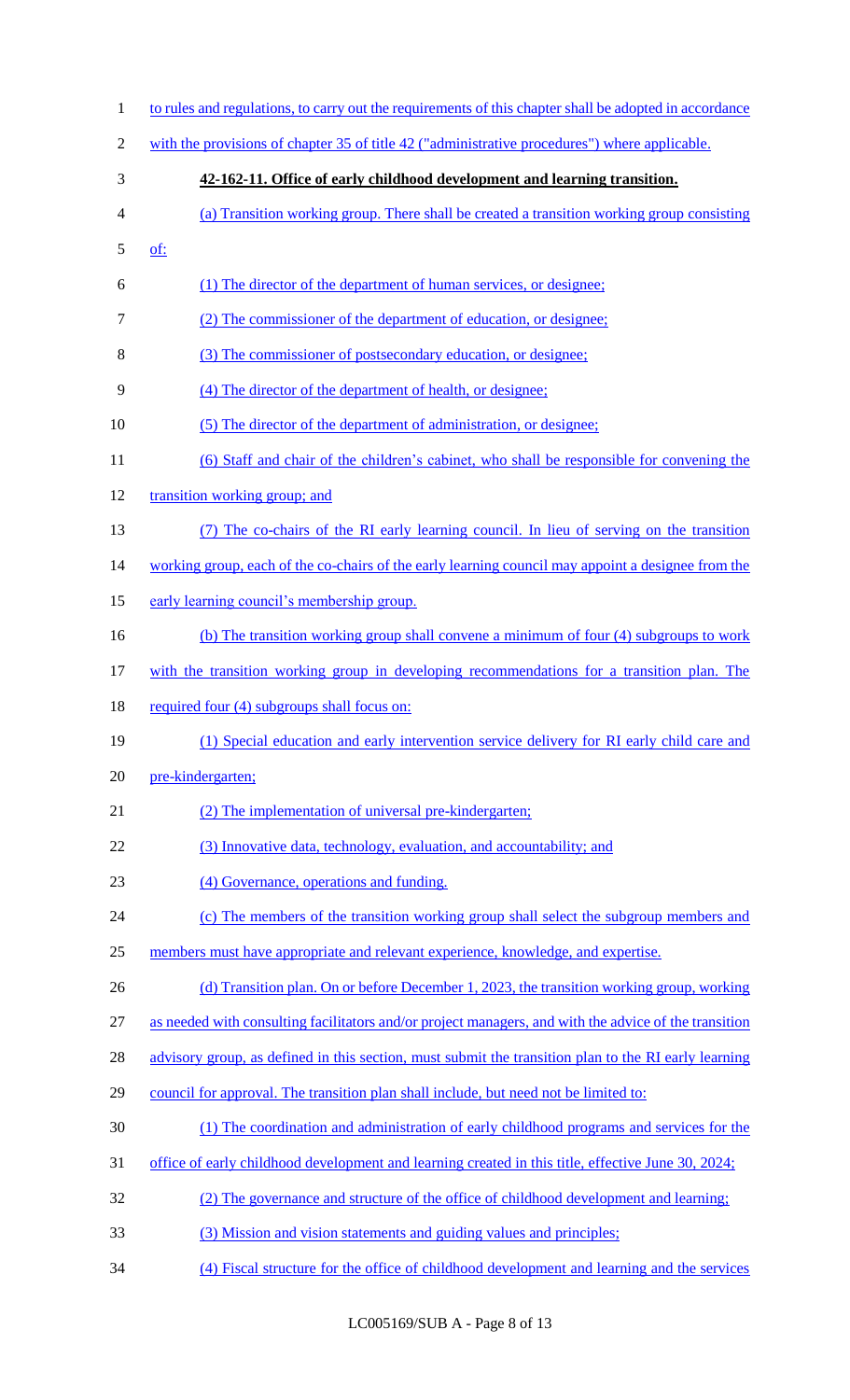provided and programs administered, including the necessary administrative and operational infrastructure; (5) Coordination and collaboration with state agencies that oversee or operate programs that are not moved into the office of childhood development and learning in order to maximize the effectiveness of services; and (6) Early childhood data system strategies to inform planning, leverage resources, maximize children's access to programs, and support data driven decision making. (e) Members of the transition working group and the governor's office shall provide staff assistance and resources, as necessary, to assist in completing the duties of the transition working group identified in this section. (f) Transition advisory group. The co-chairs of the RI early leaning council shall convene a transition advisory group to advise the transition working group in developing the transition plan. 13 The transition advisory group must prioritize consideration of the child and family experience in 14 accessing and using early childhood programs and services in advising the transition working group 15 on the design of the new office of early childhood development and learning. (g) The co-chairs of the RI early learning council shall determine the appropriate size and specific membership of the transition advisory group to ensure that the representation of 18 perspectives on the transition advisory group is sufficiently broad and diverse to adequately inform 19 the transition working group concerning the full spectrum of early childhood programs and issues. 20 The transition advisory group must include at a minimum: (1) Parents of children who are enrolled in a variety of public and private early childhood programs; (2) Members of the early childhood workforce, including community and school based 24 educators; (3) Representatives of a diverse geographic community and programs and school based 26 public and private early childhood program providers; and (4) Representatives of the business community, private nonprofits, early childhood and 28 education advocacy organizations, and persons with expertise in early childhood and business practices. (h) The co-chairs of the RI early learning council shall to the extent practicable ensure that 31 persons from under-resourced and under-represented communities constitute at least one-third (1/3) of the members of the transition advisory group. (i) On or before January 1, 2024, the RI early learning council, in coordination with the transition working group must submit the approved transition plan to the senate president, speaker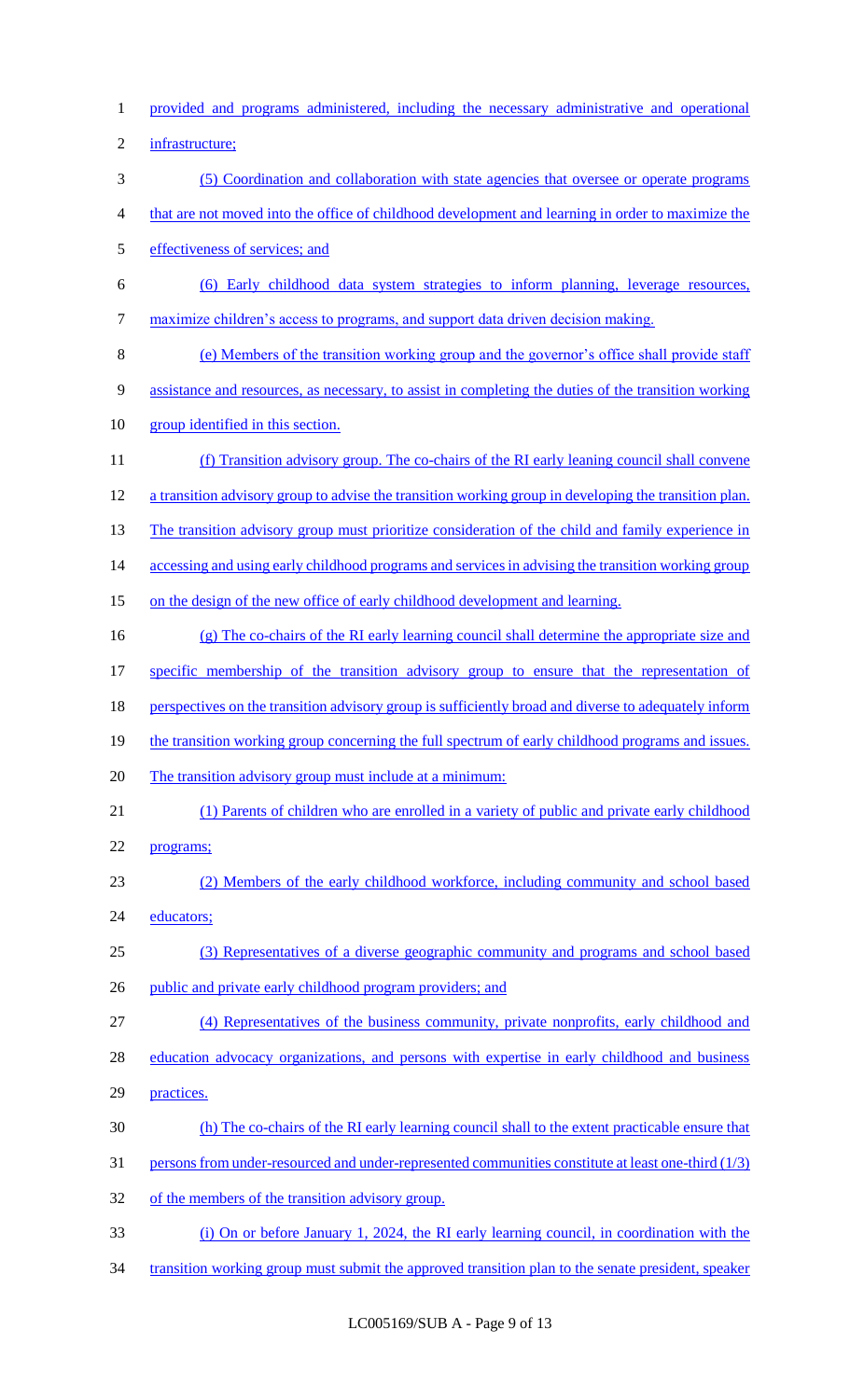of the house of representatives, and the governor, along with any proposed legislative

recommendations aimed at facilitating an effective transition of services to a new office of early

childhood development and learning.

- (j) By May 1, 2024, RI early learning council, in coordination with the transition working group, shall submit a final transition plan update demonstrating complete readiness for the establishment of the office of early childhood development and learning on June 30, 2024, to the senate president, speaker of the house of representatives, and the governor. (k) To facilitate the transition planning process described in this section, the general
- assembly shall appropriate two hundred fifty thousand dollars (\$250,000) to the children's cabinet established under chapter 72.5 of title 42 or its fiscal agent for the primary purpose of contracting 11 a vendor or vendors to consult with and assist the transition working group, with advice from the 12 transition advisory group, in developing a transition plan. Any vendor selected for this purpose 13 must at a minimum have expertise in early childhood systems, program administration, and 14 information technology. The department of administration shall ensure that a consultant contracted for this purpose does not have a financial interest in any aspect of the early childhood system in 16 Rhode Island.
- SECTION 2. Section 16-87-3 of the General Laws in Chapter 16-87 entitled "Rhode Island Pre-Kindergarten Education Act" is hereby repealed.
- 

#### **16-87-3. Planning phase for a pre-Kindergarten program.**

 (a) The Rhode Island department of elementary and secondary education shall begin 21 planning an initial, pilot pre-Kindergarten program that meets high quality standards, builds on the 22 existing early childhood education infrastructure in the state (including child care, Head Start and 23 public schools) and serves children ages three (3) and four (4) who reside in communities with concentrations of low performing schools. This planning phase will develop specific goals to expand the pilot pre-Kindergarten program over time and will also identify opportunities to strengthen care and learning programs for infants and toddlers. 27 (b) During this planning phase, the Rhode Island department of elementary and secondary

28 education will quantify the resources needed to achieve and maintain high quality standards in pre-

29 Kindergarten programs and identify incentives and supports to develop a qualified early education

workforce, including opportunities for experienced early childhood educators and

paraprofessionals to acquire college degrees and earn early childhood teacher certification.

 (c) The Rhode Island department of elementary and secondary education will begin to develop plans to collect and analyze data regarding the impact of the pilot pre-Kindergarten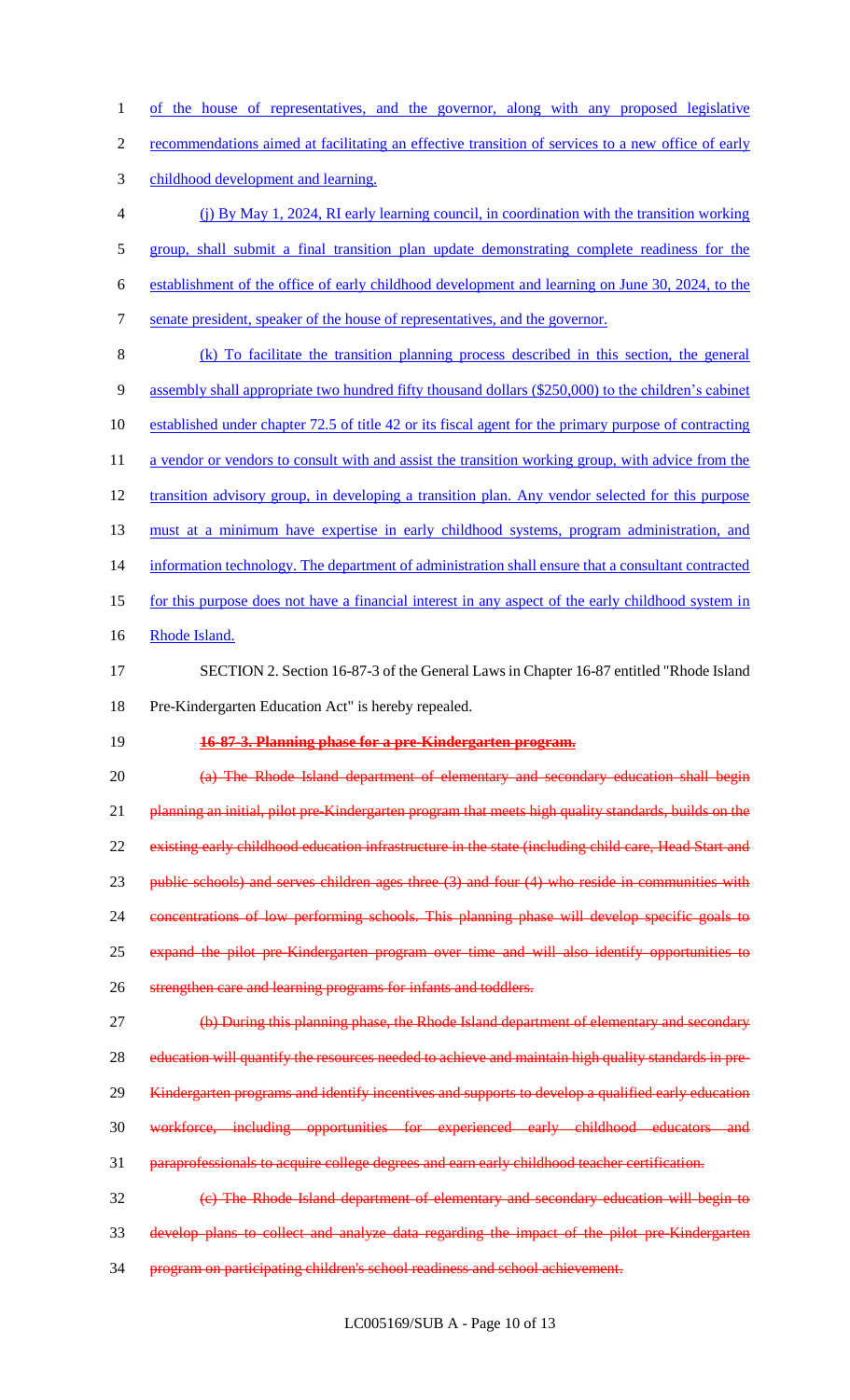"Child Day Care Grant Program" are hereby repealed. **40-6.5-1. Grant program -- Child day care.** The director of human services shall establish a program of grants to establish and/or expand child daycare programs, not to exceed fifty thousand dollars (\$50,000) per grantee, and not to exceed a total expenditure of two hundred and fifty thousand dollars (\$250,000). **40-6.5-2. Rules and regulations.** The director shall promulgate reasonable rules and regulations establishing eligibility requirements, and provide that at least fifty percent (50%) of the total grant funds available be 10 distributed to nonprofit agencies that meet the following standards: (1) Each grantee shall employ, educate, or train significant numbers of parents whose 12 incomes are below the statewide median family income; (2) Each grantee shall demonstrate a need for additional child daycare services in their 14 service delivery area; and (3) In selecting additional grantees for the remainder of the available funds, priority shall be given to grant proposals that would develop: (i) child daycare programs and opportunities for children with special healthcare needs; and (ii) specialized childcare programs, such as programs 18 for parents who work nontraditional hours and programs for sick childcare. All grantees must 19 demonstrate that childcare services established under this childcare grant program will be certified 20 or licensed in accordance with Rhode Island law. SECTION 4. Sections 42-12-24 and 42-12-26 of the General Laws in Chapter 42-12 entitled "Department of Human Services" are hereby repealed. **42-12-24. Development, innovation and start-up of early education and care programs.** (a) The general assembly shall annually appropriate to the department of human services 26 such funds as it deems necessary to enable the department to develop and expand availability of 27 child care providers and programs. The development and expansion of child care providers and 28 programs shall include, without limitation, the development of innovative start-up arrangements linked to small businesses, the development of programs and providers in geographically underserved areas, and the establishment of before and after school programs with priority to be given by the department to programs linked to schools, to infant/toddler programs, programs related 32 to child opportunity zone family centers, and programs that serve children with special health needs 33 or developmental risks. Funds may be used for start up costs which may include building, rehabilitation or construction costs.

SECTION 3. Sections 40-6.5-1 and 40-6.5-2 of the General Laws in Chapter 40-6.5 entitled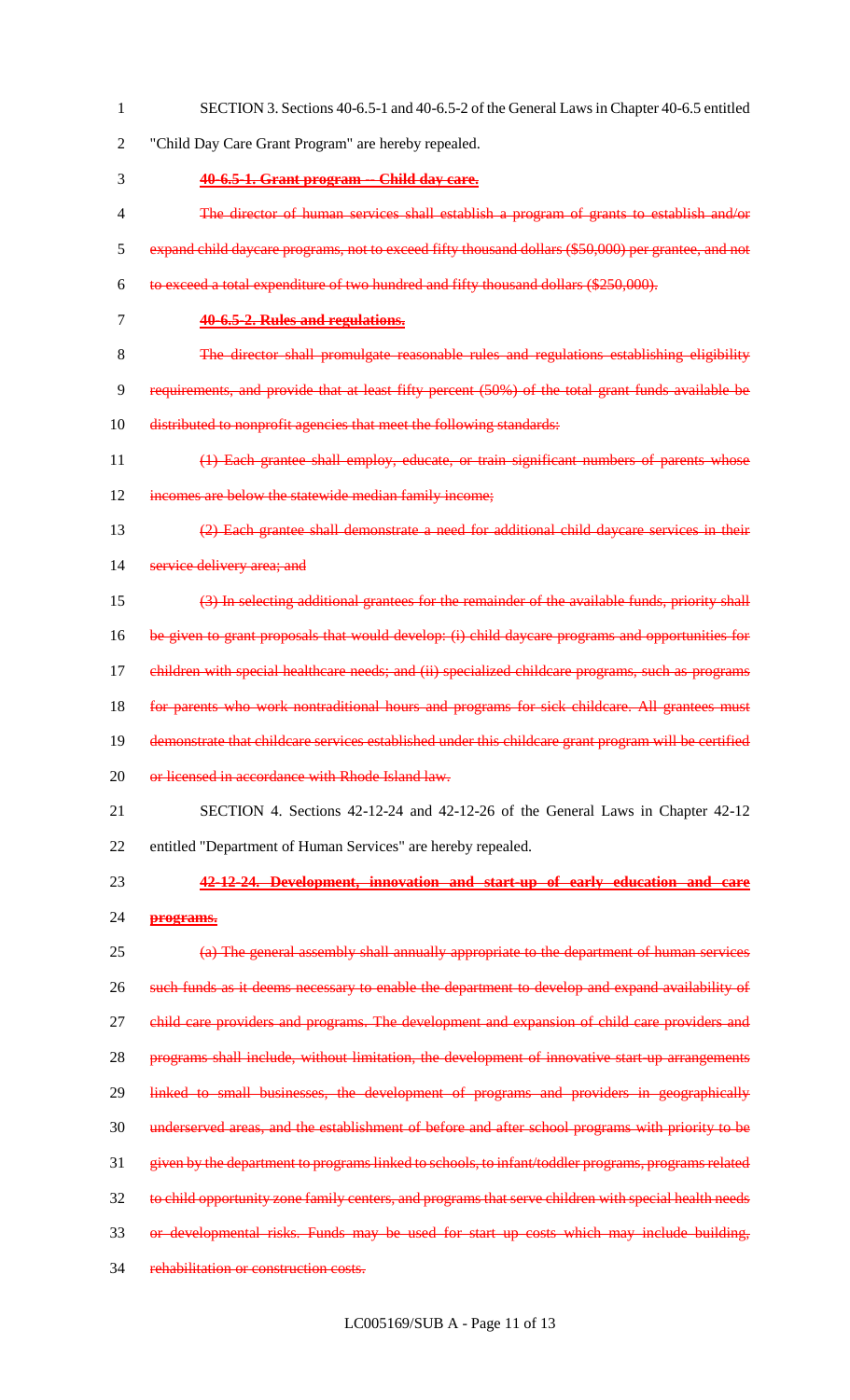| 1              | (b) The director of the department of human services is further authorized to request such           |
|----------------|------------------------------------------------------------------------------------------------------|
| $\overline{2}$ | appropriation for each state fiscal year as he or she deems necessary to carry out the program and   |
| 3              | purposes of this section.                                                                            |
| 4              | 42-12-26. Expansion and enhancement of early education and care for low-income                       |
| 5              | children.                                                                                            |
| 6              | (a) The general assembly shall annually appropriate such funds as it deems necessary to              |
| $\overline{7}$ | enable the department of human services to establish a program whose express purposes are:           |
| 8              | (i) To increase the numbers of eligible children in existing Head Start program, especially          |
| 9              | in underserved areas; and                                                                            |
| 10             | (ii) To increase resources to childcare providers for the enhancement of services to low             |
| 11             | income children. Enhancement of services shall include social services, health, mental health,       |
| 12             | nutrition service, parent involvement and transition services for children entering kindergarten.    |
| 13             | (b) The director of the department of human services is further authorized to request such           |
| 14             | appropriation for each state fiscal year as he or she deems necessary to carry out the programs and  |
| 15             | purposes of this section.                                                                            |
| 16             | (e) A panel comprised of the members of the children's cabinet and five (5) members of               |
| 17             | the public, to be chosen by the chairperson of the children's cabinet, shall be responsible for      |
| 18             | determining how the funds prescribed in this section shall be allocated; and shall by May 1, 1999    |
| 19             | establish the methodology of enhancing comprehensive services in child care programs serving low     |
| 20             | income children and establish the numbers of additional Head Start slots in underserved areas to be  |
| 21             | funded; provided, however, that priority shall be given in the allocation of funds to applicants who |
| 22             | serve children in underserved communities; who integrate children with special needs; who            |
| 23             | collaborate with existing early education and care programs and other existing services including    |
| 24             | child opportunity zone family centers, schools and agencies providing health, mental health,         |
| 25             | nutrition and social services; and who address the child care needs of the families to be served.    |
| 26             | SECTION 5. This act shall take effect upon passage.                                                  |

======== LC005169/SUB A ========